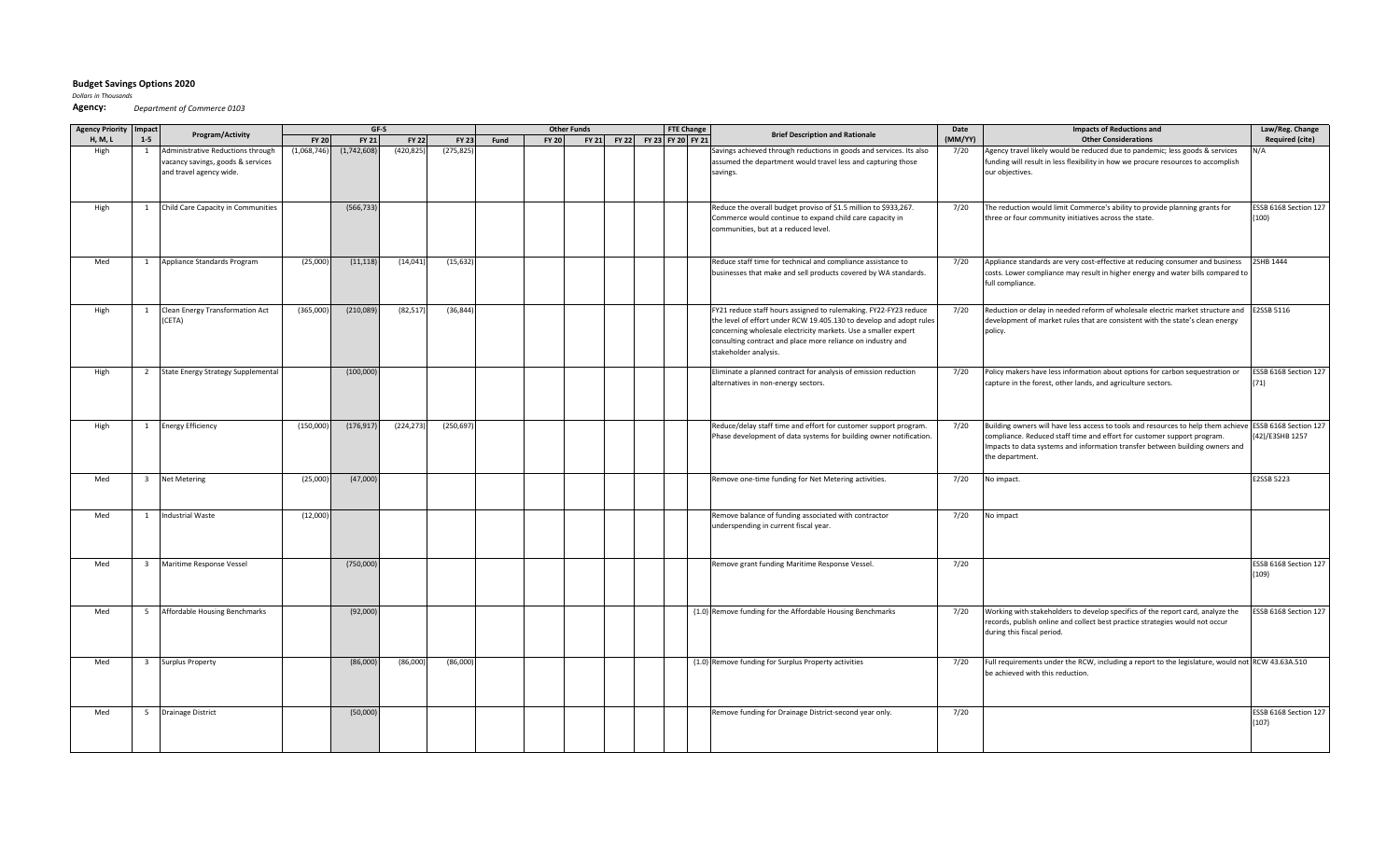| Med    | -5             | Healthy Energy Workers Board                            |           | (90,000)     |                                            |           |                 |                           |  |  | Remove funding for Healthy Energy Workers Board activities                                                                                                                                   | 7/20 | Recommendations and a study for addressing health problems experienced by<br>Hanford workers would not be completed; it is unclear that the \$90,000<br>appropriated would have been sufficient to complete this work.                                                                                                                                                                                                                                                                                                                                                                                                                      | ESSB 6168 Section 127<br>(83)  |
|--------|----------------|---------------------------------------------------------|-----------|--------------|--------------------------------------------|-----------|-----------------|---------------------------|--|--|----------------------------------------------------------------------------------------------------------------------------------------------------------------------------------------------|------|---------------------------------------------------------------------------------------------------------------------------------------------------------------------------------------------------------------------------------------------------------------------------------------------------------------------------------------------------------------------------------------------------------------------------------------------------------------------------------------------------------------------------------------------------------------------------------------------------------------------------------------------|--------------------------------|
| Med    | 1              | Military/Defense Compatibility                          |           | (100,000)    |                                            |           |                 |                           |  |  | (1.0) Remove funding for Military/Defense Compatibility for one year                                                                                                                         | 7/20 | Significant stakeholder and community support exists for this work. This would<br>delay the compatibility work (potentially including a report to the legislature),<br>not eliminate it permanently.                                                                                                                                                                                                                                                                                                                                                                                                                                        | RCW 43.330.515/520             |
| Med    |                | Pioneer Square CPDA                                     |           |              |                                            |           | 14H             | (500,000)                 |  |  | Reduce funding for Community Preservation and Development<br>Authority activity                                                                                                              | 7/20 | Pass-through funding to the CPDA would be reduced by 50%. This may limit the<br>CPDA's ability to achieve its objectives under this proviso                                                                                                                                                                                                                                                                                                                                                                                                                                                                                                 | ESSB 6168 Section 127<br>(116) |
| Med    | 1              | Apprenticeship Youth                                    |           | (200,000)    |                                            |           |                 |                           |  |  | Reduce one-time funding for a grant to an organization in King<br>County that provides a pre-apprenticeship program to youth and<br>young adults experiencing homelessness.                  | 7/20 | An organization in King County would receive partial funding for its youth<br>apprenticeship program, limiting its ability to accomplish its objectives.                                                                                                                                                                                                                                                                                                                                                                                                                                                                                    | ESSB 6168 Section 127<br>(104) |
| Med    | $\mathbf{1}$   | Clallam Homeless Needs<br>Assessment                    |           | (100,000)    |                                            |           |                 |                           |  |  | Reduce funding to conduct a homeless needs assessment in Clallam<br>County.                                                                                                                  | 7/20 |                                                                                                                                                                                                                                                                                                                                                                                                                                                                                                                                                                                                                                             | ESSB 6168 Section 127<br>(102) |
| Med    | $\overline{1}$ | Buildable Lands and Zoning                              | (80,000)  |              |                                            |           |                 |                           |  |  | Remove balance of funding associated with contractor<br>underspending in current fiscal year.                                                                                                | 7/20 |                                                                                                                                                                                                                                                                                                                                                                                                                                                                                                                                                                                                                                             |                                |
| Med    |                | Northwest Agriculture Business<br>Center                |           | (300,000)    | (300,000)                                  | (300,000) |                 |                           |  |  | Reduce contract that provides business assistance for farms, value<br>added agriculture businesses and farm-based businesses in<br>Whatcom, Skagit, Island, San Juan and Snohomish Counties. | 7/20 | This targeted regional initiative would not receive state funding; Commerce will<br>work to enhance agricultural sector support through partnership with<br>Department of Agriculture.                                                                                                                                                                                                                                                                                                                                                                                                                                                      |                                |
| High   |                | <b>Global Trade Activities</b>                          |           | (26, 783)    |                                            |           |                 |                           |  |  | Reduce funding associated with global trade due to current<br>pandemic environment                                                                                                           | 7/20 | Restoring global trade remains a critical state priority; this targeted cut<br>acknowledges that some travel-associated trade activities will be compromised<br>until COVID-19 is completely controlled.                                                                                                                                                                                                                                                                                                                                                                                                                                    |                                |
| High   | - 5            | Housing and Essential Needs (HEN)                       |           | (16,082,667) |                                            |           |                 |                           |  |  | Reduce contracts for people with disabilities who cannot work as<br>determined using medical evidence by DSHD, and who are homeless<br>or at imminent risk of homelessness.                  | 7/20 | The HEN program provides rent assistance to landlords for housing people with<br>disability who cannot work and who are homeless or at imminent risk of<br>homelessness. The 2020 Supplemental budget increased the state HEN<br>investment from \$37 million a year to \$52 million a year, effective July 1, 2020.<br>The proposed budget cut would roll back that enhancement, with the result that<br>Commerce would continue to provide funding through this relatively low cost<br>housing program for about 5,000 people each month, but will not be able to<br>expand this program to thousands of additional eligible individuals. |                                |
| Medium | $\overline{4}$ | Office of Firearm Violence<br><b>Prevention Program</b> |           | (421,000)    |                                            |           |                 |                           |  |  | Delay implementation of the Office of Firearm Violence Prevention<br>Program                                                                                                                 | 7/20 | Delays hiring of staff to begin data collection on firearm violence and<br>administering the competitive grant program to fund evidence-based initiatives<br>undertaken by cities and community-based organizations. The current hiring<br>freeze delays recruitment of the office.                                                                                                                                                                                                                                                                                                                                                         | <b>SSB 6288</b>                |
| High   |                | Sexual Assault Services and<br>Prevention               | (11, 389) | (453, 235)   |                                            |           |                 |                           |  |  | Across the board reduction of pass through grant amounts to local<br>and regional service providers and reduction in administration costs.                                                   | 7/20 | Service providers across the state who assist victims of sexual assault will receive<br>less state funding. This funding helps them meet federal match requirements.<br>However, we have submitted a request to the Department of Justice to authorize<br>the Office of Crime Victim's Advocacy to grant waivers from this requirement. If<br>we receive authorization, we anticipate we would hear by the end of June.                                                                                                                                                                                                                     |                                |
|        |                |                                                         |           |              | $(1,737,135)$ $(21,606,150)$ $(1,127,656)$ | (964.998) | $\sim 10^{-11}$ | $-$ (500,000) - - - (3.0) |  |  |                                                                                                                                                                                              |      |                                                                                                                                                                                                                                                                                                                                                                                                                                                                                                                                                                                                                                             |                                |

- - - - - - - - - - -